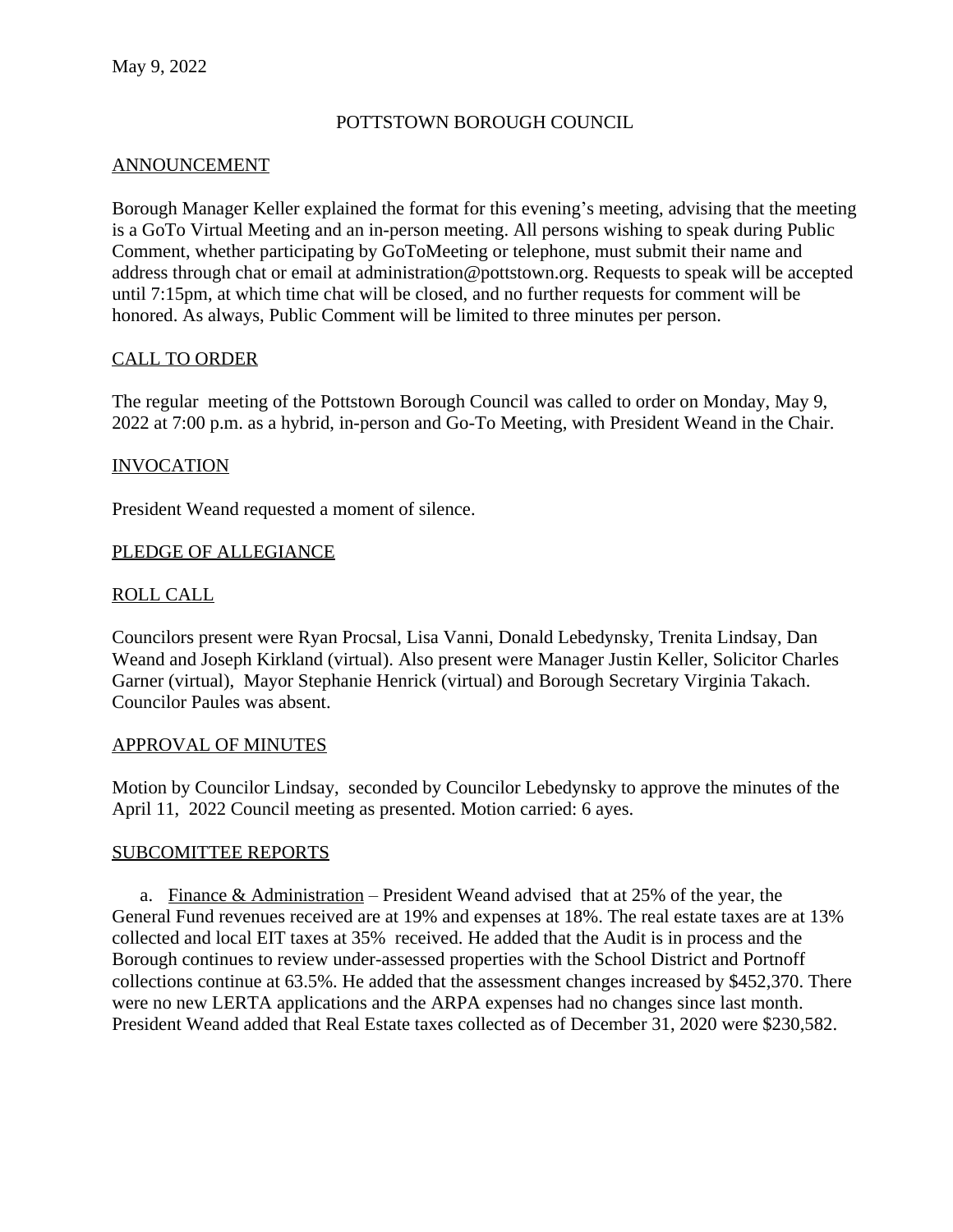### PRESENTATION – FIRE COMPANIES

Chief Frank Hand thanked the Fire Department for its presentation this evening with all its fire apparatus on display and expressed his appreciation to Council for the new Fire Truck. He introduced the four fire chiefs present: Chief Kevin Yerger, Goodwill Fire Company, Chief Joe Groff, Phillies Fire Company, Andy Pyles, North End Fire Company and Mark Gibson, Empire Fire Company. Mr. Gibson will be retiring in the near future. The Chiefs presented a gift-bag to the Councilors with fire safety items.

### COMMITTEE REPORTS

a. EAC – There was no report.

b. Regional Planning – Council Procsal reported that there was a discussion on the zoning changes for New Hanover Township. He added that the mini-grants were awarded with \$25,000 for the rehabilitation of the Spruce Street Park.

c. Blighted Property Review Committee – There was a brief meeting with a scheduled bus tour for May.

#### NEW BUSINESS

a. Conditional Offer - Motion by Councilor Procsal, seconded by Councilor Lebedynsky to authorize the Chief of Police to extend a conditional offer of employment to one (1) candidate from the Civil Service List.

President Weand requested public comment on this motion as it was not yet 7:15 p.m. Hearing none, he called for the vote.

Motion carried: 6 ayes.

## COMMENTS FROM CITIZENS PRESENT

a. Deborah Spence, 153 South Roland Street – requested an answer regarding her proposal for a dog park that she presented to the Land Bank over a year and a half years ago. She questioned if she was being ignored because she is black and a woman and questioned how many black, female real estate developers were approved within the last 5-10 years.

Solicitor Garner responded that she will be listed for the June Committee of the Whole meeting for discussion purposes and her proposal will be shared with Council, if not already provided.

b. Ron Williams, 245 Walnut Street – thanked Council and the Police Department for their assistance with the successful PowWow event of last weekend. He added that Michael Lenhart is an angel and expressed gratitude for the support from all.

UNFINISHED BUSINESS None.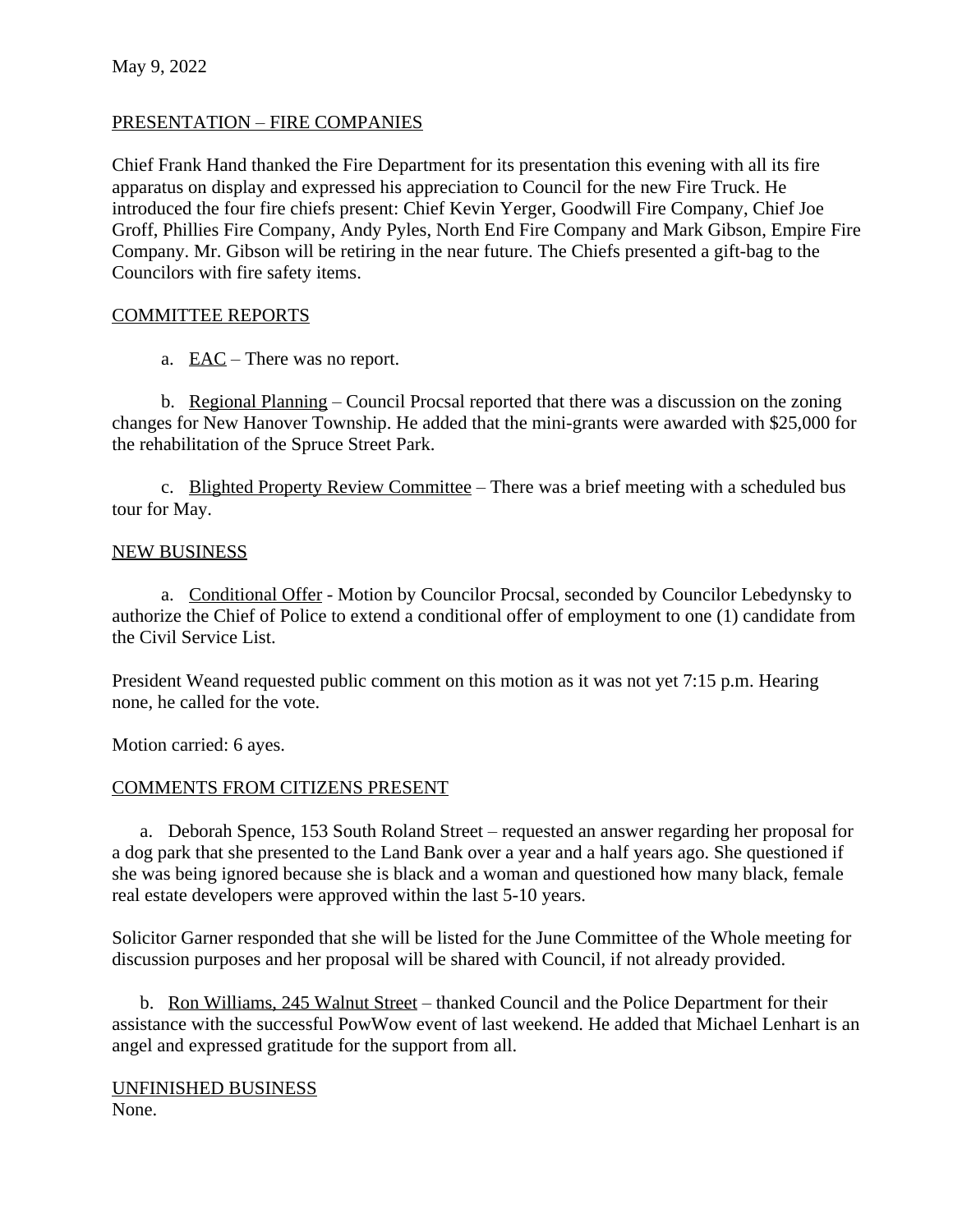#### NEW BUSINESS (continued)

c. Civil Service List - Motion by Councilor Procsal, seconded by Councilor Lebedynsky to authorize the Civil Service Commission to begin the process of developing an eligibility list for new candidates for the Pottstown Police Department. Motion carried: 6 ayes.

d. 215 South Washington – Mr. Keller referred to the three hand - outs distributed to Council this evening regarding a tax forgiveness request for the property located at 215 South Washington Street. The handouts included a business plan, the zoning restrictions for the property, the release for the arch collapse at 1200 East High Street and an outline of outstanding utility and tax balances on the property in the amount of \$330,035,56. He also outlined the zoning restrictions for the property for a period of two years.

Ms. Lee-Clark reviewed the business plan presented with a proposed completion date of December 31, 2022. She noted that the rents on the property will be in a range of \$4.00 to \$6.00 per square foot. She added that the present owner took title of the property June 4, 2020.

Vice President Lebedynsky suggested tabling the item until Council had time to review the documents received this evening and allow time for Finance Staff and the Finance Committee to review.

Solicitor Garner commented that the taxes for 2018 and 2019 were previously forgiven and the present request is forgiveness of taxes for 2020 and 2021**.** He also explained that most likely the previous owner has no assets and may have filed for bankruptcy and all tax liens would be attached to the real estate.

Councilor Kirkland noted that he understands that the new owner takes on the responsibility of the property but commented that the new owner should not be responsible for the past owner's failures.

Councilor Vanni questioned the urgency and the rush in approving this matter, adding hat the handouts were just received this evening. She noted that eight attachments were provided just today.

Ms. Lee-Clark responded that the current owner is in need of a construction loan and the bank will not grant a construction loan if the title is not clean and the work will stop. She added that there is no way around that. Ms. Lee-Clark also advised that the owner is awaiting ISRP money in June, in the amount of \$483,000.

Mr. Keller added that any agreement authorized this evening would still need authorization for the Solicitor to draft the deed restrictions as per the documents distributed this evening.

Solicitor Garner commented that he had a conversation with Mr. Keller that another way to clear the title may be with a construction loan, with the understanding that a municipal lien would be reinstated after the loan closed and would protect the Borough and allow Mr. Jones to move forward by eliminating the taxes and agreeing to have a municipal lien back on the property. The release documents, the deed restrictions and the business plan could then be prepared if acceptable to Council. He added that the Borough would be protected by the municipal lien and after closing, the lien is reinstated by agreement and consent of the owners. Solicitor Garner added that a five -year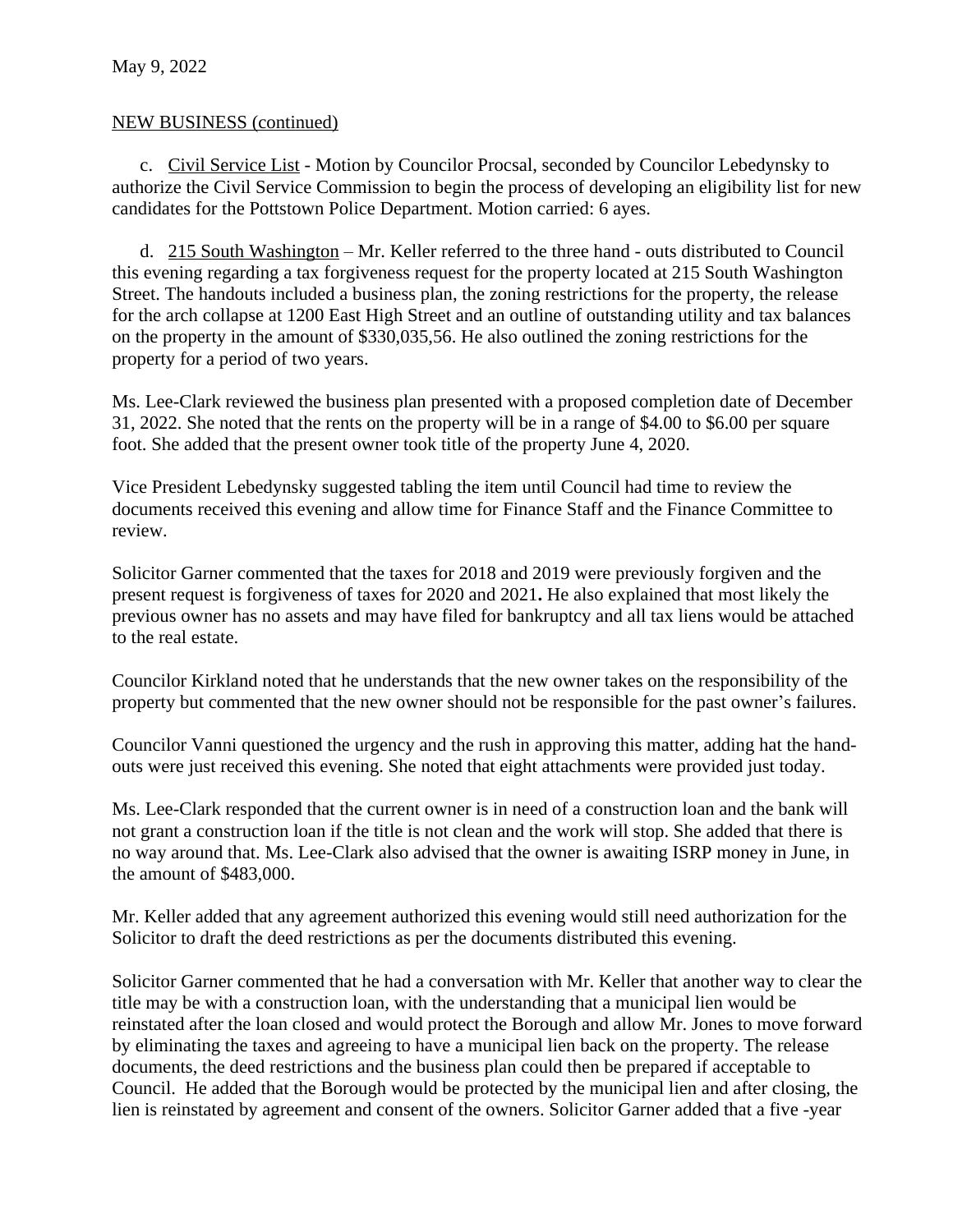time limit on some restrictions seems to be a short time and questioned how the property could be totally occupied in two years.

Ms. Lee-Clark noted that she questioned the owner regarding a municipal lien and he chose a deed restriction and is working with his attorney as of today to prepare the deed restrictions.

President Weand commented he understands Councilor Kirkland's concerns to allow the owner to move forward, but Council's initial responsibility is to the citizens of the Borough. He added that the Plan, just received this afternoon, is more of a business model and favored Vice President's recommendation to table this matter for one month, until Finance and Legal teams have a chance to review. He would also like to see all prepared documents prior to moving forward.

Council Kirkland reiterated that the future taxes that the Borough will get on this property, will supersede what is owed on the property. He added the owner should be responsible for the taxes owed since he took ownership of the property and the irresponsible thing for Council is to do nothing.

Mr. Keller noted that taxes owed since the owner took title of the property amount to approximately \$18,500 in Borough taxes.

Councilor Procsal noted that by postponing the matter for 30 days, would hopefully not be too much of an inconvenience for the owner.

Solicitor Garner explained that if Council voted to forgive the taxes and utilities, the next step is to work with the owner's attorney to prepare the deed restriction, a release document and business plan, all acceptable to the Borough. He noted that he would not recommend the removal of the tax lien or the utility lien until there is agreed upon documents to include the formal deed restriction to be recorded and the release for 1200 High Street. He added that documents could be prepared with the owner's attorney within 7-10 days and the owner could close on the loan and the Borough would be protected.

Councilor Vanni commented that she would like to see the project move forward and not table until next month but would like to have all the information. She added that she asked if there was any other way to proceed and was told no, but now there is actually another alternative.

Ms. Lee-Clark responded that if the municipal lien is the only option for this to move forward, the owner would select the municipal lien.

Solicitor Garner explained that the municipal lien only puts the Borough back in position to oversee the business plan, the necessary release and the deed restrictions, to be sure the property is being developed as Council sees fit, in consideration for forgiveness of all the liens, basically security for the Borough to know what is happening with the property. The owner can move forward with the construction loan. He added that the taxes would go away, the construction loan would be placed on the property as first priority and the municipal lien would be secondary.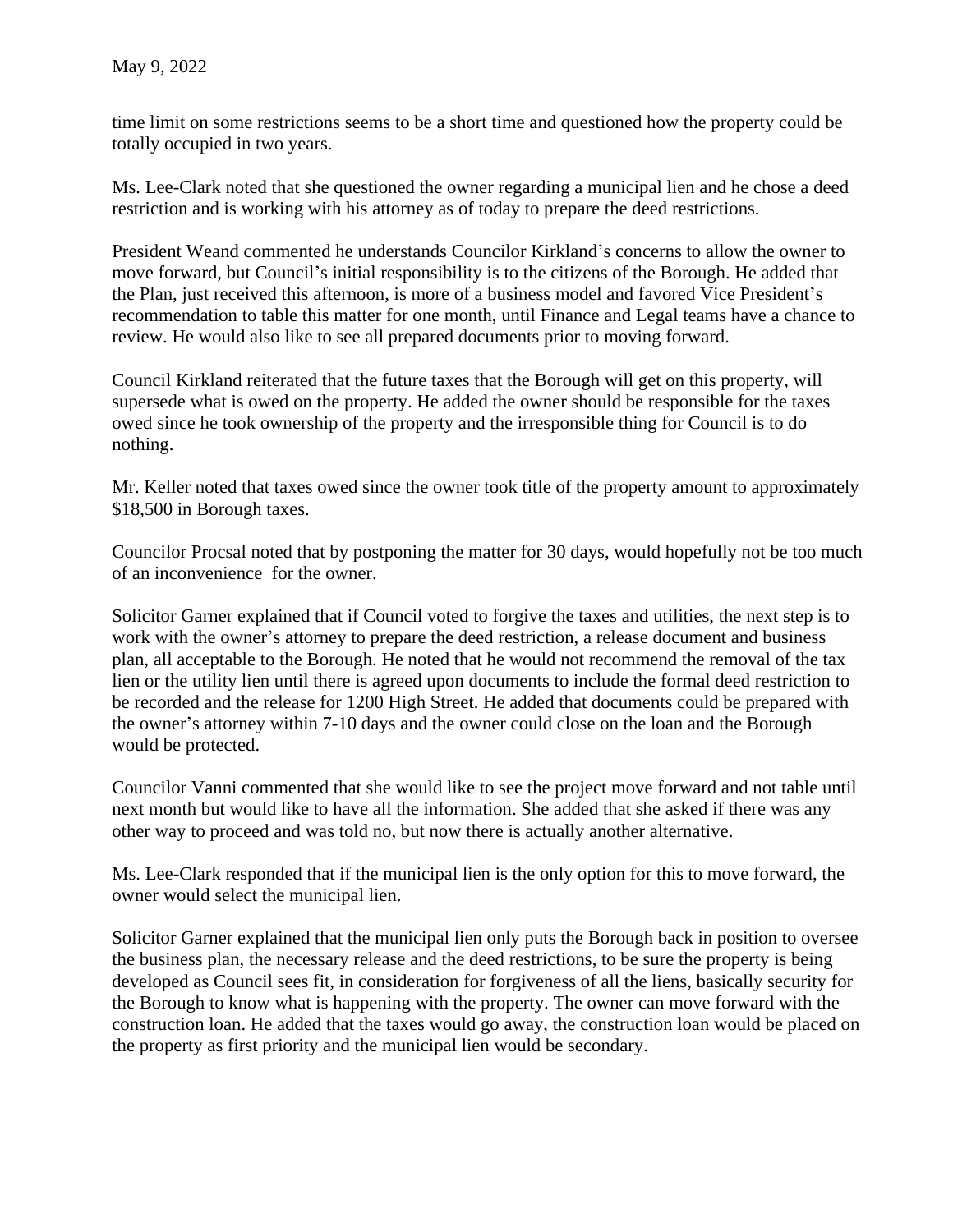Councilor Vanni motioned, seconded by Councilor Kirkland to forgive:

- A. Utility fees and charges through calendar year 2021 (including interest and penalties) in the principal amount not to exceed \$296,673.56.
- B. Borough real estate taxes from 2008 until 2019 (including interest and penalties), in a principal amount not to exceed \$174,799.10 for the property located at 215 S. Washington Street, subject to the owner satisfying the following conditions:
	- 1. Submission of a business plan acceptable to Borough Council.
	- 2. Preparation and recording of a deed restriction prohibiting certain uses, the form of which will be acceptable to the Borough.
	- 3. The preparation and execution of a Release regarding claims associated with 1200 E. High Street in the form acceptable to the Borough.

And to permit the recording of a Municipal Lien Claim against the property in an amount not to exceed \$330,000.00, as an interim measure until the three conditions above have been satisfied.

President Weand called for a roll-call vote.

| Kirkland   | yes        | Procsal | yes |
|------------|------------|---------|-----|
| Lebedynsky | yes        | Vanni   | yes |
| Lindsay    | <b>ves</b> | Weand   | yes |

Motion carried: 6 ayes.

e. Hill School Turf Field – Motion by Councilor Lebedynsky, seconded by Councilor Procsal to grant preliminary/final approval of the Hill School Turf Field Minor Land Development, 860 Beech Street, subject to the Applicant satisfying the following conditions within 90 days:

- i. Compliance with the comments set forth in the Cedarville Engineering review letter dated March 11, 2022
- ii. Compliance of the comments set forth in the Montgomery County Planning Commission review letter dated March 7, 2022
- iii. Compliance with the comments set forth in the HRG letter dated March 14, 2022
- iv. A payment of a fee in lieu of open space in the amount of \$9,450.00 prior to the issue of building permits
- v. A payment of a fee in lieu of street trees in the amount of \$5,000.00 (calculated at 10 required street trees along Jackson Street at \$500.00 per tree) prior to the issuance of building permits
- vi. The preparation and execution of a Development Agreement in a form acceptable to the Borough solicitor
- vii. The payment to the Borough of a voluntary contribution in the amount of \$15,000.00 to be used for security cameras, equipment and maintenance
- viii. The payment in full of all Borough review fees

Solicitor Garner noted that the Planning Commission is in favor of this action and agreeable with The Hill School. No members of The Hill School were present.

Motion carried: 6 ayes.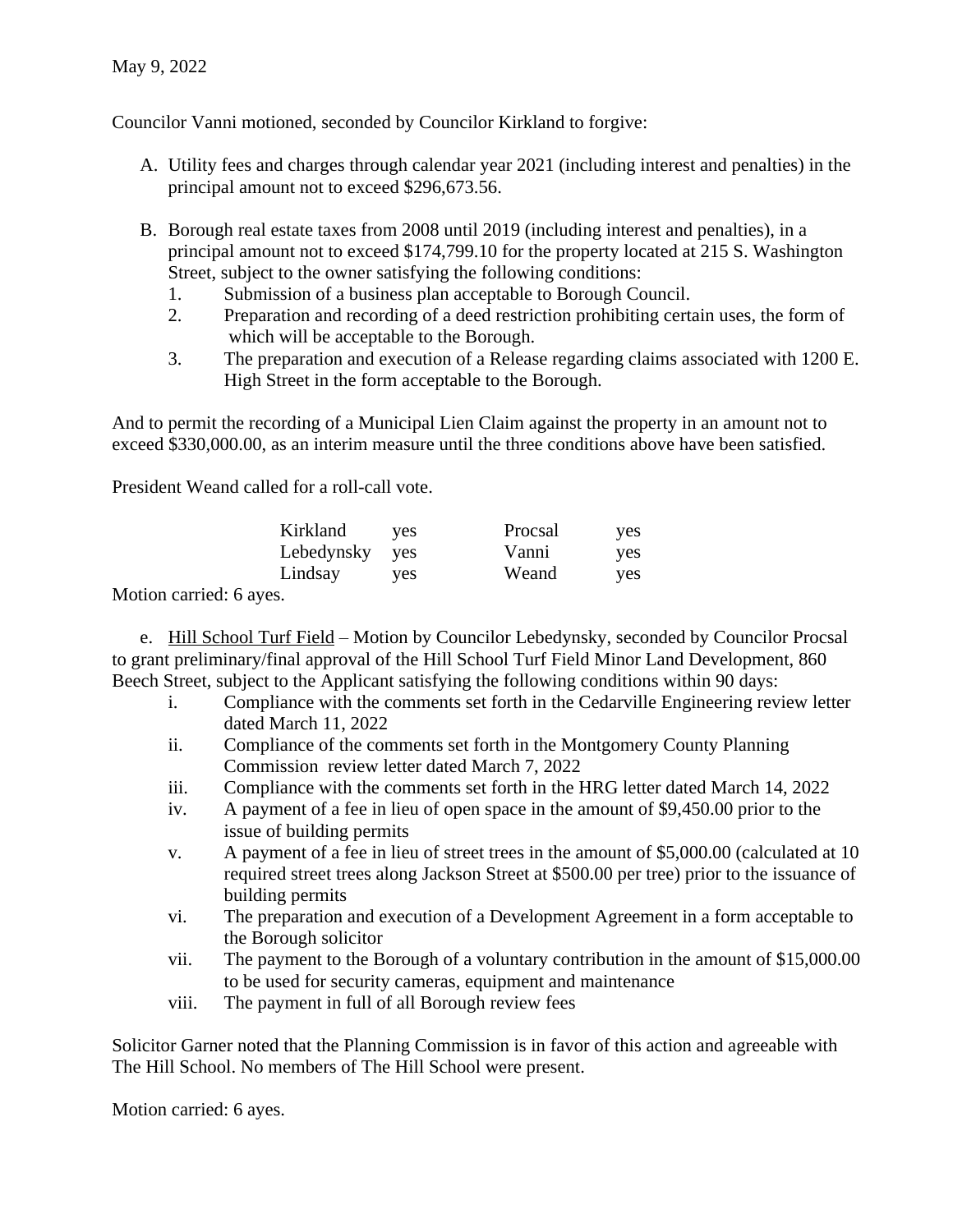f. Hill School Turf Field - Motion by Councilor Lebedynsky, seconded by Councilor Procsal to grant the following waivers from the Borough's Subdivision and Land Development Ordinance (SALDO) and the Borough Stormwater Management Ordinance (SWMO), which waivers are contained in the Pennoni letter dated April 20, 2022, with the understanding that 22 shade trees are proposed near the proposed basin and along the edge of the project limits, adjacent to the existing wooded area. Motion carried: 6 ayes.

g. Upper Pottsgrove Township/PA American - Motion by Councilor Kirkland, seconded by Councilor Lindsay to authorize the Pottstown Borough Authority Solicitor Vincent Pompo to prepare an amendment to the Upper Pottsgrove Township Support Agreement with the Pottstown Borough Authority, the Borough of Pottstown, Upper Pottsgrove Township and Pennsylvania American Water. Motion carried: 6 ayes.

h. International Property Maintenance - Motion by Councilor Kirkland, seconded by Councilor Procsal to adopt an Ordinance amending Chapter 5, Code enforcement to adopt the 2018 International Property Maintenance Code

# ORDINANCE NO 2212

AN ORDINANCE OF THE BURGESS AND TOWN COUNCIL OF THE BOROUGH OF POTTSTOWN AMENDING SECTIONS 301 THROUGH 304 OF PART 3, INTERNATIONAL PROPERTY MAINTENANCE CODE, OF CHAPTER 5, CODE ENFORCEMENT, OF THE CODE OF ORDINANCES OF THE BOROUGH OF POTTSTOWN, AS AMENDED, TO ADOPT, BY REFERENCE, THE 2018 INTERNATIONAL PROPERTY MAINTENANCE CODE.

Motion carried: 6 ayes.

i. DCNR Resolution - Motion by Councilor Procsal, seconded by Councilor Lebedynsky to adopt a Resolution authorizing submission of a grant request to the Department of Community and Economic Development's Greenways, Trails and recreation program for the Chestnut Street Park and South Street Park projects in the amount of \$250,000

## RESOLUTION NO. 2022-12

#### AUTHORIZING A REQUEST FOR FUNDING FROM THE DEPARTMENT OF COMMUNITY AND ECONOMIC DEVELOPMENT'S GREENWAYS, TRAILS AND RECREATION PROGRAM FOR THE CHESTNUT STREET PARK AND SOUTH STREET PARK REDEVELOPMENT PROJECT

BE IT RESOLVED, the Borough of Pottstown, (Applicant) Montgomery County, hereby request a Greenways, Trails and Recreation Program (GTRP) grant in the amount of \$250,000 from the Commonwealth Financing Authority to be used for improvements at Chestnut Street Park and South Street Park in the Borough of Pottstown.

BE IT FURTHER RESOLVED, that the Applicant does hereby designate Dan Weand, Council President, and Justin Keller, Borough Manager, as the officials to execute all documents and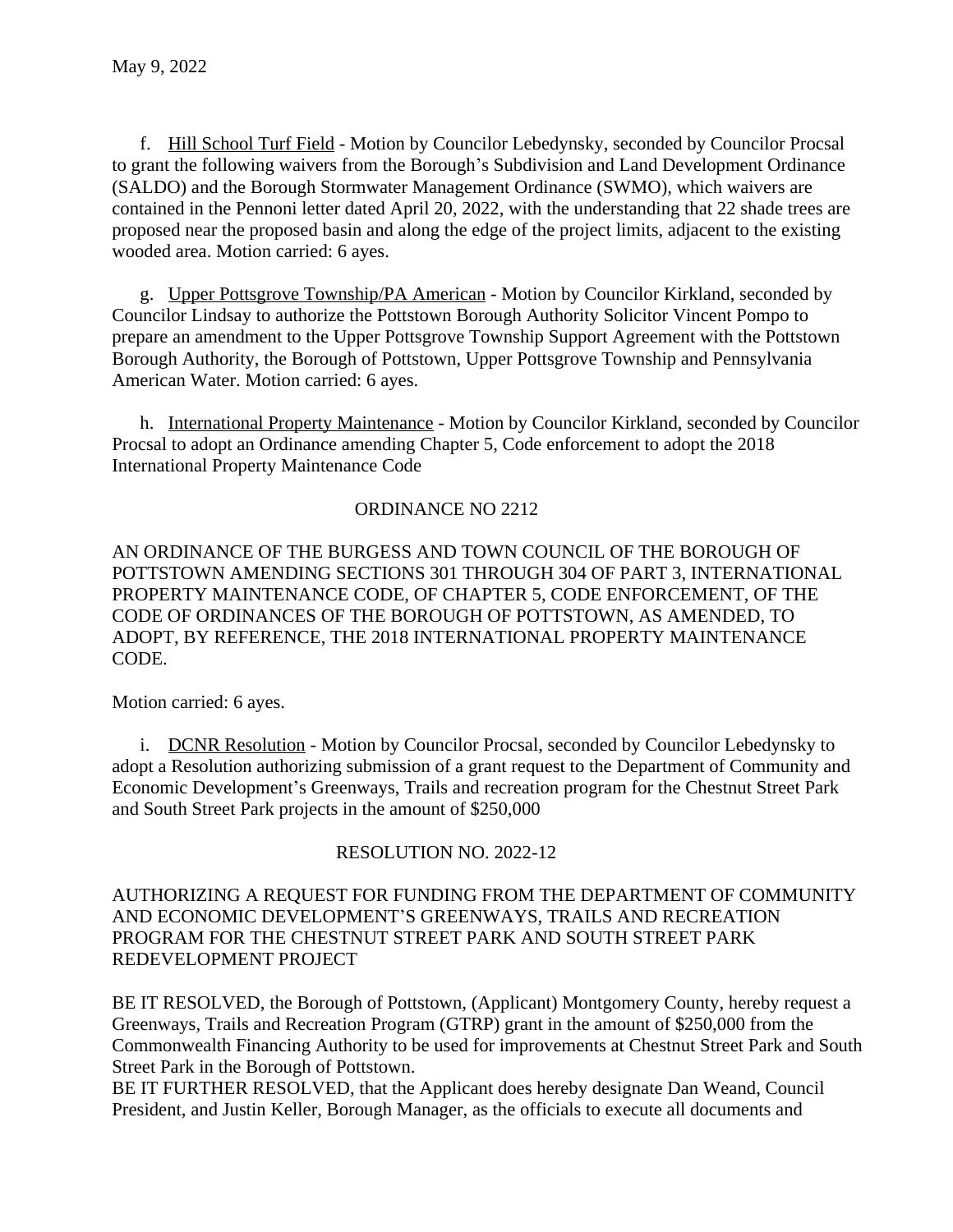agreements between Borough of Pottstown and the Commonwealth Financing Authority to facilitate and assist in obtaining the requested grant.

I, Virginia L. Takach, duly qualified Secretary of the Borough of Pottstown, Montgomery County, PA, hereby certify that the forgoing is a true and correct copy of a Resolution duly adopted by a majority vote of the Borough Council at a regular meeting held on the 9<sup>th</sup> day of May 2022 and said Resolution has been recorded in the Minutes of the Borough of Pottstown and remain in effect as of this date.

IN WITNESS WHEREOF, I affix my hand and attach the seal of the Borough of Pottstown, this 9th day of May, 2022. Borough of Pottstown, Montgomery County ENACTED AND RESOLVED, this 9<sup>th</sup> day of May 2022.

Motion carried: 6 ayes.

j. Local Match Resolution – Motion by Councilor Procsal, seconded by Councilor Lindsay to adopt a Resolution certifying the local match for State Operating Financial Assistance for Fiscal Year 2022- 2023

## RESOLUTION NO. 2022-13

# LOCAL TRANSPORTATION ORGANIZATIONRESOLUTION CERTIFYING THE LOCAL MATCH FOR STATE OPERATING FINANCIAL ASSISTANCE

The Borough Council of the Borough of Pottstown resolves and certifies that the operating financial assistance of \$1,675,991.00 provided pursuant to74 Pa.C.S. §1513 is needed in Fiscal Year 2022-2023 or in a subsequent fiscal year to help pay for projected operating expenses, including asset maintenance costs; and that these funds will be used for this purpose only, because these funds are ineligible to be used for asset, or capital improvements projects; and that any funds not used this Fiscal Year will be retained and used only for operating assistance in a subsequent fiscal year(s). Further, the Pottstown Borough Council resolves and certifies that the required local matching funds of \$109,142.00 will be secured from local contributors no later than the end of Fiscal Year 2022-2023 to match the requested Section 1513 funds.

I, Dan Weand, Borough Council President of the Pottstown Borough Council do hereby certify that the foregoing is a true and correct copy of the Resolution adopted at a regular meeting of the Pottstown Borough Council held the 9th day of May 2022.

Motion carried: 6 ayes.

k. PART Budget - Motion by Councilor Lebedynsky, seconded by Councilor Vanni to approve the Pottstown Area Rapid Transit (PART) Operating Budget for Fiscal Year 2022-2023, dated April 25, 2022. Motion carried: 6 ayes.

l. Pottsgrove – Pottstown Little League - Motion by Councilor Procsal, seconded by Councilor Lindsay to authorize execution of the Assignment and Assumption Agreement among the Borough of Pottstown, the Pottstown Little League and the Pottsgrove – Pottstown Little League, Inc. Motion carried: 6 ayes.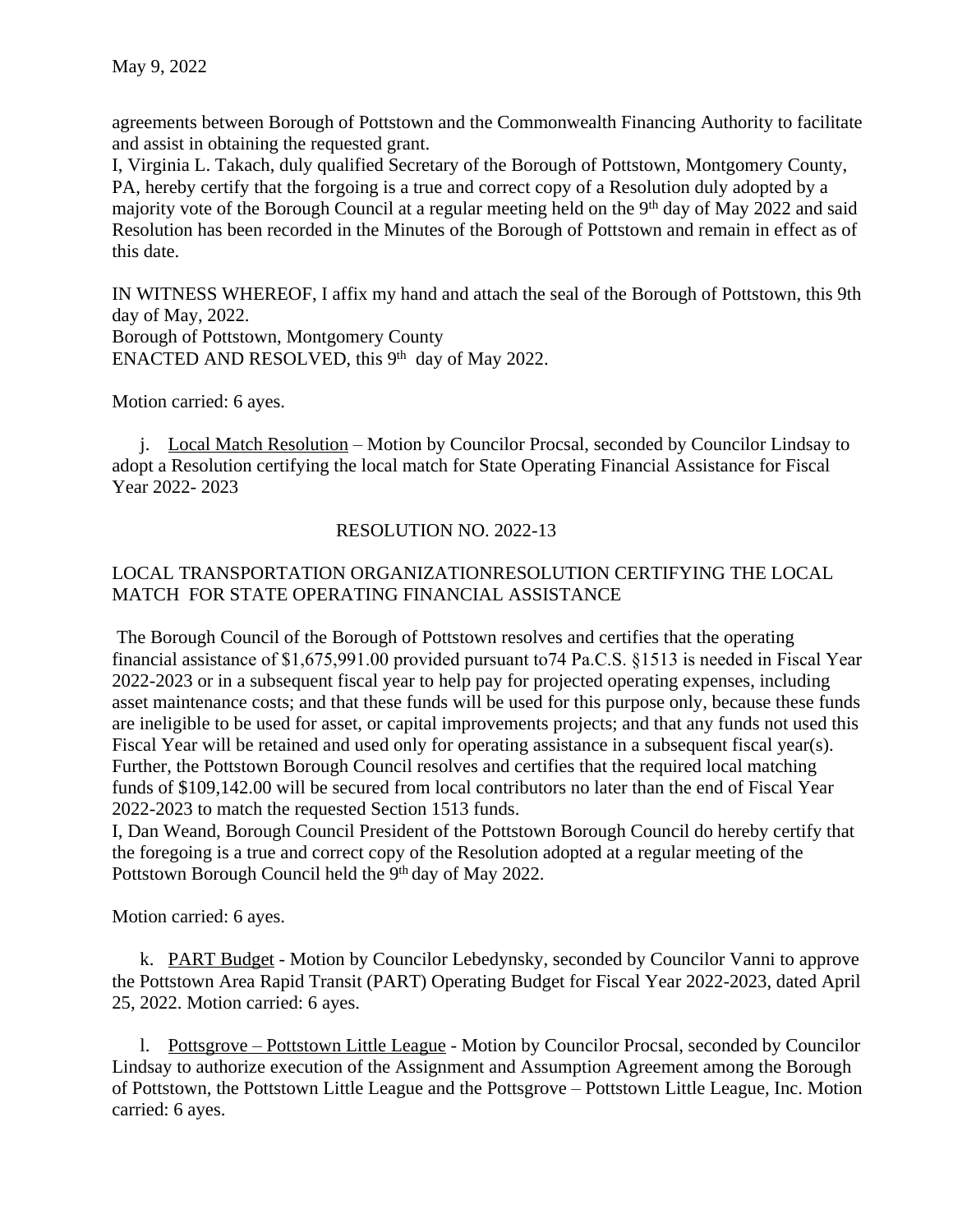m. Patriotic 5K - Motion by Councilor Lebedynsky, seconded by Councilor Vanni to grant the request of the Parks and Recreation Department to hold its Patriotic 5K on July 4, 2022, and to close portions of Beech, Price, High, Hanover, Chestnut and Grant Streets from 8:00 a.m. – 10:00 a.m., subject to review of the Police and Fire Departments. Motion carried: 6 ayes.

n. Red Horse Biergartens - Motion by Councilor Vanni, seconded by Council Lebedynsky to grant the request of the Red Horse Motoring Club to allow the operation of Biergartens in Smith Family Plaza on June 4, July 2, August 6, September 3 and October 1, 2022, subject to review and approval of the Police and Fire Departments, the Federal Transit Administration and complying with the Liquor Control Board regulations. Motion carried: 6 ayes.

o. Independence Day Parade - Motion by Councilor Vanni, seconded by Councilor Lebedynsky to grant the request of Rotary Club to conduct the Independence Day Parade on July 4, 2022, resulting in the closure of High Street from Madison to Manatawny Streets, from 9:00 a.m. – 11:30 a.m., subject to review and approval of the Police and Fire Departments . Motion carried: 6 ayes.

p. HARB - Motion by Councilor Lindsay, seconded by Councilor Lebedynsky to approve a Certificate of Appropriateness for the Property located at 726 East High Street as recommended by HARB. Motion carried: 6 ayes.

q. HARB - Motion by Councilor Lebedynsky, seconded by Councilor Lindsay to ratify action of the Building Permit Officer approving Certificates of Appropriateness for the following properties:

i. 125 North Hanover ii. 1023 East High Street Motion carried: 6 ayes.

r. Blighted Property – Motion by Councilor Procsal, seconded by Councilor Kirkland to appoint Denise Hughes to the Blighted Property Review committee to fill a vacant term to expire December 31, 2022. Motion carried: 6 ayes.

REPORT OF BILLS – Motion by Councilor Lindsay, seconded by Councilor Procsal to pay the outstanding bills in the amount of \$3,607,000.94. Motion carried: 6 ayes.

## **ANNOUNCEMENTS**

Councilor Kirkland thanked Council for working together in support of a prosperous business.

Councilor Lindsay acknowledged last week's Teacher Appreciation Day.

Councilor Procsal commended the Fire Company on its display of apparatus.

Councilor Vanni thanked Ron Williams on his successful PowWow event.

Mayor Henrick reminded all that the FARM begins on May 14<sup>th</sup>.